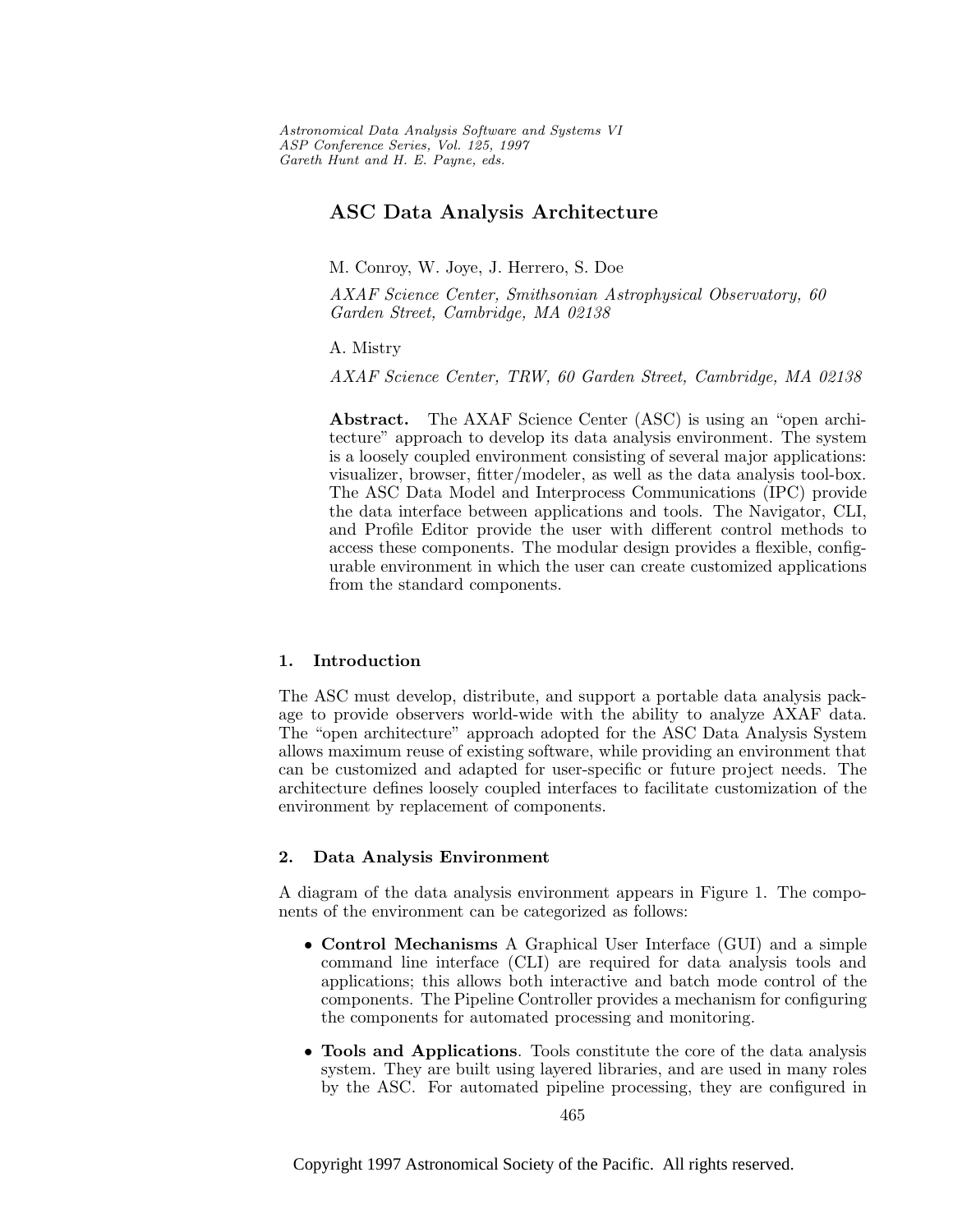466 *Conroy et al.*



Figure 1. Data analysis environment.

pipeline profiles and invoked by the pipeline controller. They can be run interactively by the user from the command line or built into simple shell scripts or user-defined pipelines. Analysis applications, are built from the basic tool-box but are provided with interactive visualization and control features to facilitate the complex operations.

- **Visualization** components consist of image display, plot (line graphics) display, and browser displays. The Data Browser and Observation Browser provide the standard browsing capabilities and provide both ASCII screen displays and 1-D, 2-D, and 3-D image and line graphic representations.
- **Infrastructure** components provide the mechanisms to connect the components to each other and to the user. Inter Process Communication (IPC) is used to pass messages between tools and applications in the environment. Helper tools encapsulate IPC calls to provide command-line access to services and status information in the applications. The SAO IRAF compatible parameter interface provides a flexible mechanism for invoking tools either interactively or in batch mode. The traditional parameter interface has been extended to recognize and interpret both stand-alone tools that compute parameter settings and IPC commands and dataset parameters that allow tools and applications to share common parameter settings.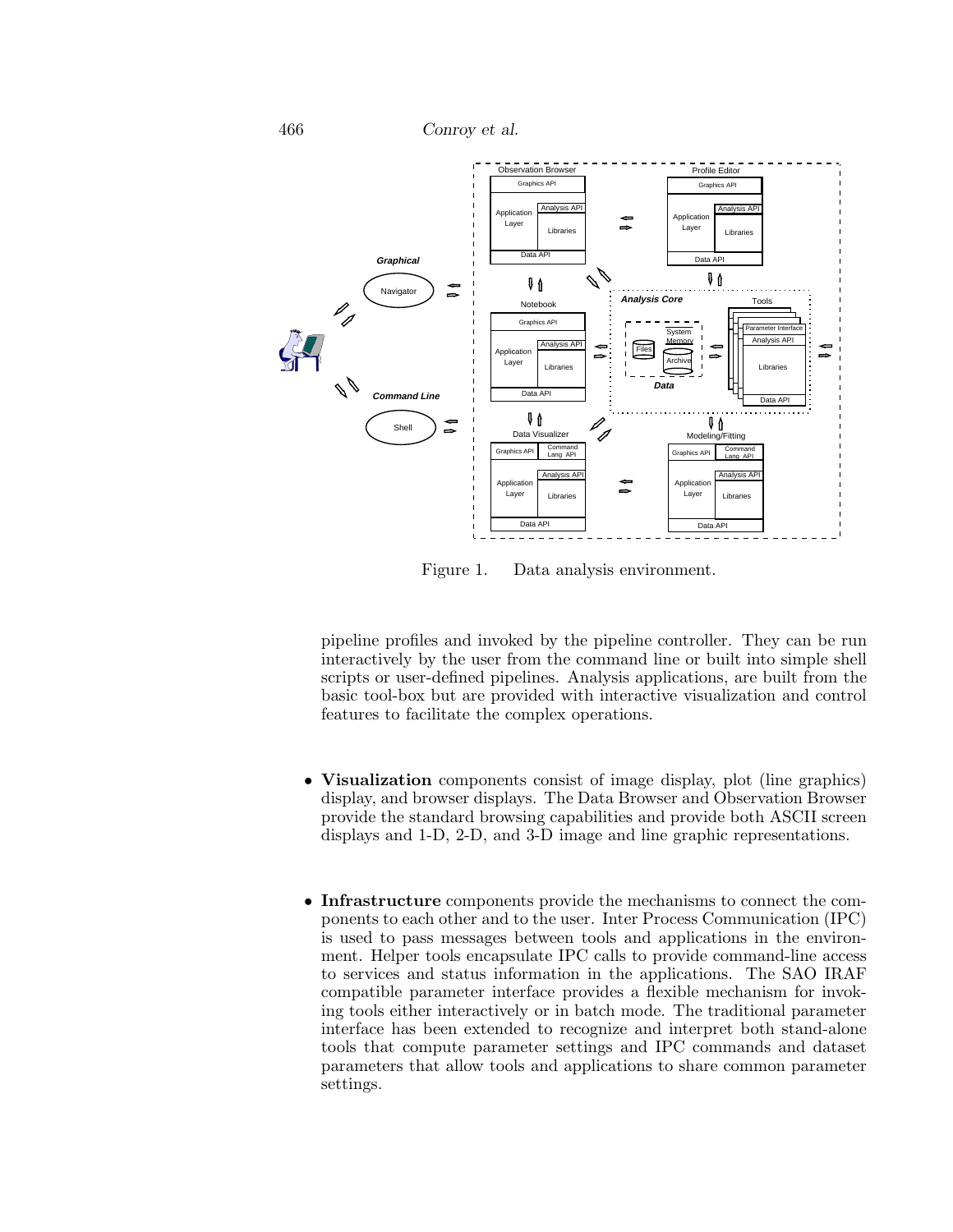

Figure 2. ASC Data API and Data Model.

# **3. Data Model**

The data model provides a high-level application interface (API) through which all tools and applications can interact with the data. The Data Products layer defines the data API for the tools and applications. The data products consist of the standard high-energy astrophysics data products such as event-lists, spectra, and light-curves. This interface is independent of the physical storage formats (Herrero, Oberdorf, & Conroy 1997). Figure 2 shows the layered architecture of the Data API, the data model, and the dynamic data formatting(DDF).

## **4. Tool Architecture**

The tools represent stand-alone executables that perform single functions. Each tool is invoked with user-specified parameters and transforms input data into output data. They are designed using an "open architecture," and are built using layered libraries (Conroy et al. 1996). The SAO Parameter Interface provides the mechanism by which these tools may be configured into the analysis environment when desired. The parameter values may be specified directly or via helper tools that invoke IPC calls to other parts of the environment or to a shared dataset parameter file. In this way, it is possible for a tool to perform analysis on an image region indicated by the Data Visualizer. Similarly, user scripts and pipelines can produce PostScript graphics plots when running in a batch environment, by accessing services without user interaction.

# **5. Visualizer Architecture**

The visualization architecture also employs a layered approach which allows the graphics API to be defined independently of the image and graphics engines used to implement the functions. This layered design will allow the Data Visualizer to be built with either public domain display engines or commercially licensed engines, depending on the availability of the products. For instance, SAOtng (Mandel & Tody 1995) is the targeted public domain imaging engine, whereas